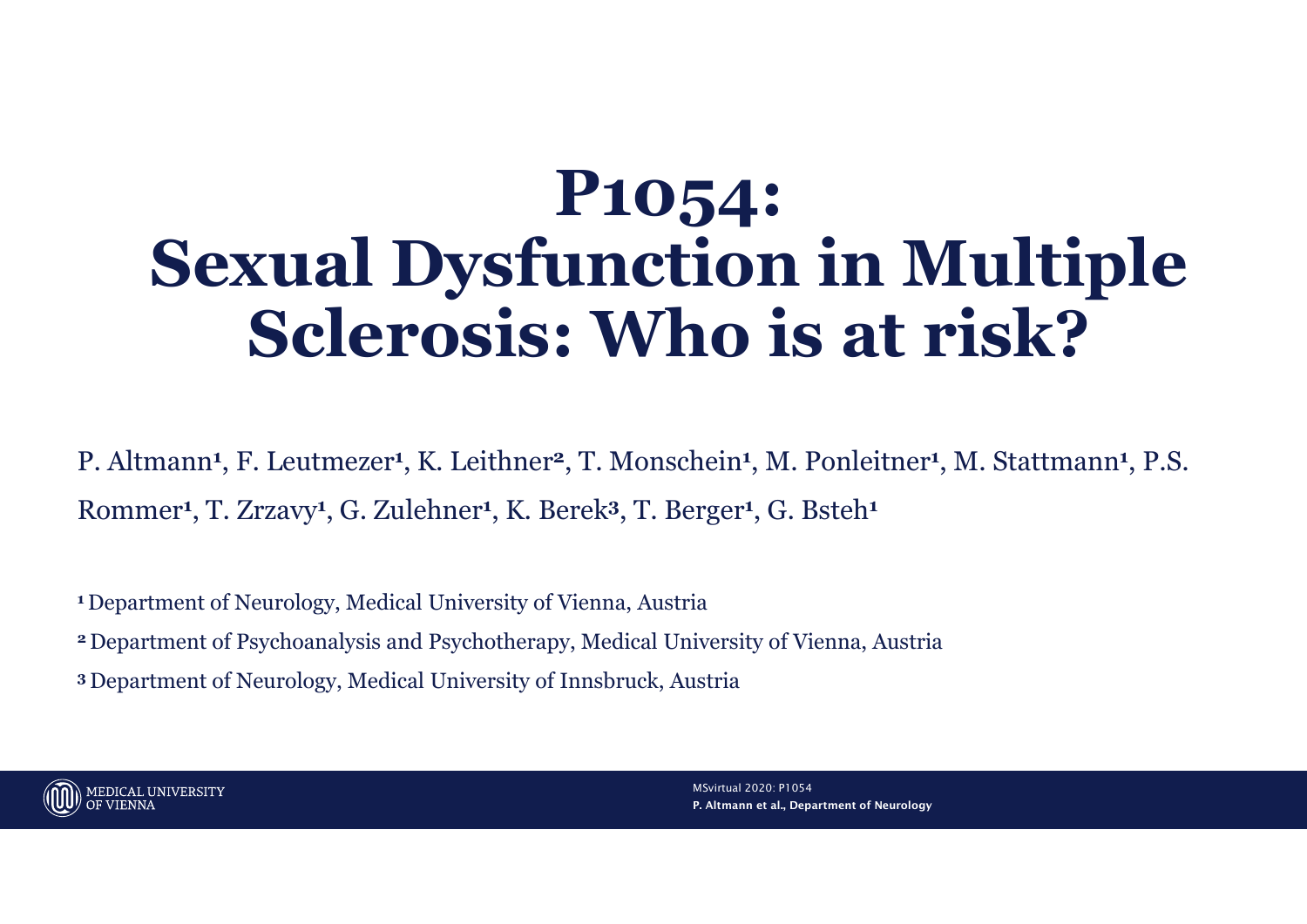# Contributions and Disclosures Contributions and Disclosure<br>Author contributions<br>P.A., F.L., K.L., and P.S.R. contributed to the study concept and design. P.A., F.L., P.S.<br>M.P., M.S. K.B. helped with analysis and interpretation of data.<br>Declarations of

CONTIDUTIONS and DISCLOSUTES<br>Author contributions<br>M.P.A., K.L., and P.S.R. contributed to the study concept and design. P.A., F.L., P.S.R., T.M., M.P., M.S., T.Z., and G.Z. contributed to acquisition of data. P.A., F.L., G

Contributions<br>Author contributions<br>P.A., F.L., K.L., and P.S.R. contributed to the study concept and design. P.A., F.L., P.S.R., T.M., M.P., M.S., T.Z., and G.Z. contributed to<br>M.P., M.S. K.B. helped with analysis and inte Contributions<br>Author contributions<br>A., F.L., K.L., and P.S.R. contributed to the study concept and design. P.A., F.L., P.S.R., T.M., M.P., M.S., T.Z<br>M.P., M.S. K.B. helped with analysis and interpretation of data.<br>Declarat CONTIDUTIONS AND DISCIOSUPES<br>P.A., F.L., K.L., and P.S.R. contributed to the study concept and design, P.A., F.L., P.S.R., T.M., M.P., M.S., T.Z., and G.Z. contributed to acquisition of data. P.A., F.L., G.B.,<br>M.P., M.S. K CONTIDUITIONS and DISCLOSUITES<br>
Author contributions<br>
P.A., F.L., K.L., and P.S.R. contributed to the study concept and design. P.A., F.L., P.S.R., T.M., M.P., M.S., T.Z., and G.Z. contributed to acquisition of data. P.A., CONTITIDUITIONS AND DISCLOSUPES<br>
Author contributions<br>
F.A., K., L., and F.S.R. Contributed to the study concept and design. P.A., F.L., P.S.R., T.M., M.P., M.S., T.Z., and G.Z. contributed to acquisition of data. P.A., F. CONTIDUITIONS AND DISCLOSUTES<br>
ALTER ALTER AND AND TRIMATE AND CONTINUOS TO A SAN TRIMATE AND A SAN TRIMATE AND SAN TRIMATE AND SATISFALL AG<br>
MAP, M.S. K.B. helped with analysis and interpretation of data.<br>
Declarations of **CONTIBUTIONS AND DISCLOSUTES**<br>
ANT. K.L., and P.S.R. contributed to the study concept and design. P.A., F.L., P.S.R., T.M., M.P., M.S., T.Z., and G.Z. contributed to acquisition of data. P.A., F.L., G.B.,<br>
M.P., K.S., K.L CONTITIDUITIONS ANT DISCLOSUTES<br>
Author contributions.<br>
PA. F.L., K.L., and P.S.R. contributed to the study concept and design. P.A., F.L., P.S.R., T.M., M.P., M.S., T.Z., and G.Z. contributed to acquisition of data. P.A., CONTIDUITIONS AND DISCLOSUITES<br>
ALLERAL K.L., and P.S.R. contributed to the study concept and design, P.A., F.L., P.S.R., T.M., M.P., M.S., T.Z., and G.Z. contributed to acquisition of data. P.A., F.L., K.B.<br>
M.P., M.S., K CONTITIDUITIONS ANT DISCLOSUTES<br>
AND THE CONTINUONS ARE ARELASS. CONTINUONS TO THE CONTINUONS TO THE CALL THE CALL THE CALL THE CALL THE CALL THE CALL THE CALL THE CALL THE CALL THE CALL THE CALL THE CALL THE CALL THE CALL **CONTERNOTIS AND EXECTS ANTIST ANTIST ANTIST ANTIST ANTIST ANTIST ANTIST ANTIST ANTIST ANTIST ANTIST ANTIST ANTIST ANTIST ANTIST AND RELEASE ANTIST AND RELEASE ANTIST AND RELEASE ANTIST AND RELEASE ANTIST AND RELEASE AN AR** Author contributions<br>RA., F.L., K.L., and P.S.R. contributed to the study concept and design. P.A., F.L., P.S.R., T.M., M.P., M.S., T.Z., and G.Z. contributed to acquisition of data. P.A., F.L., G.B.,<br>M.P., M.S. K.B. helee Author contributions<br>P.A.F.L., and P.S.R. contributed to the study concept and design, P.A., F.L., P.S.R., T.M., M.P., M.S., T.Z., and G.Z. contributed to acquisition of data, P.A., F.L., G.B.,<br>Declarations of conflicting P.A., F.L., K.L., and P.S.R. contributed to the study concept and design. P.A., F.L., P.S.R., T.M., M.P., M.S., T.Z., and G.Z. contributed to acquisition of data.<br>M.P., M.S. K.R. helped with anailogis and interpretation of M.P., M.S. K.B. helped with analysis and interpretation of data.<br>**Declarations of confitting interests**<br>**PeA has participated in meetings sponsored by, received a research grant from Quanterix International and was awarded Declarations of conflicting interests**<br>**PA. has participase** in meetings sponsored by, received speaker honoraria or travel funding from Biogen, Nerck, Roche, Sanofi-Genzyme and Teva, and received<br>PA. mas participase in m honoraria for consulting from Biogen. He received a research grant from Quanterix International and was awarded a combination (Sanofi-Genzyme and Teva. K.L. reports no conflicts of interest concerning to Celgene, MedDay, M

### Funding



P. Altmann et al., Department of Neurology MSvirtual 2020: P1054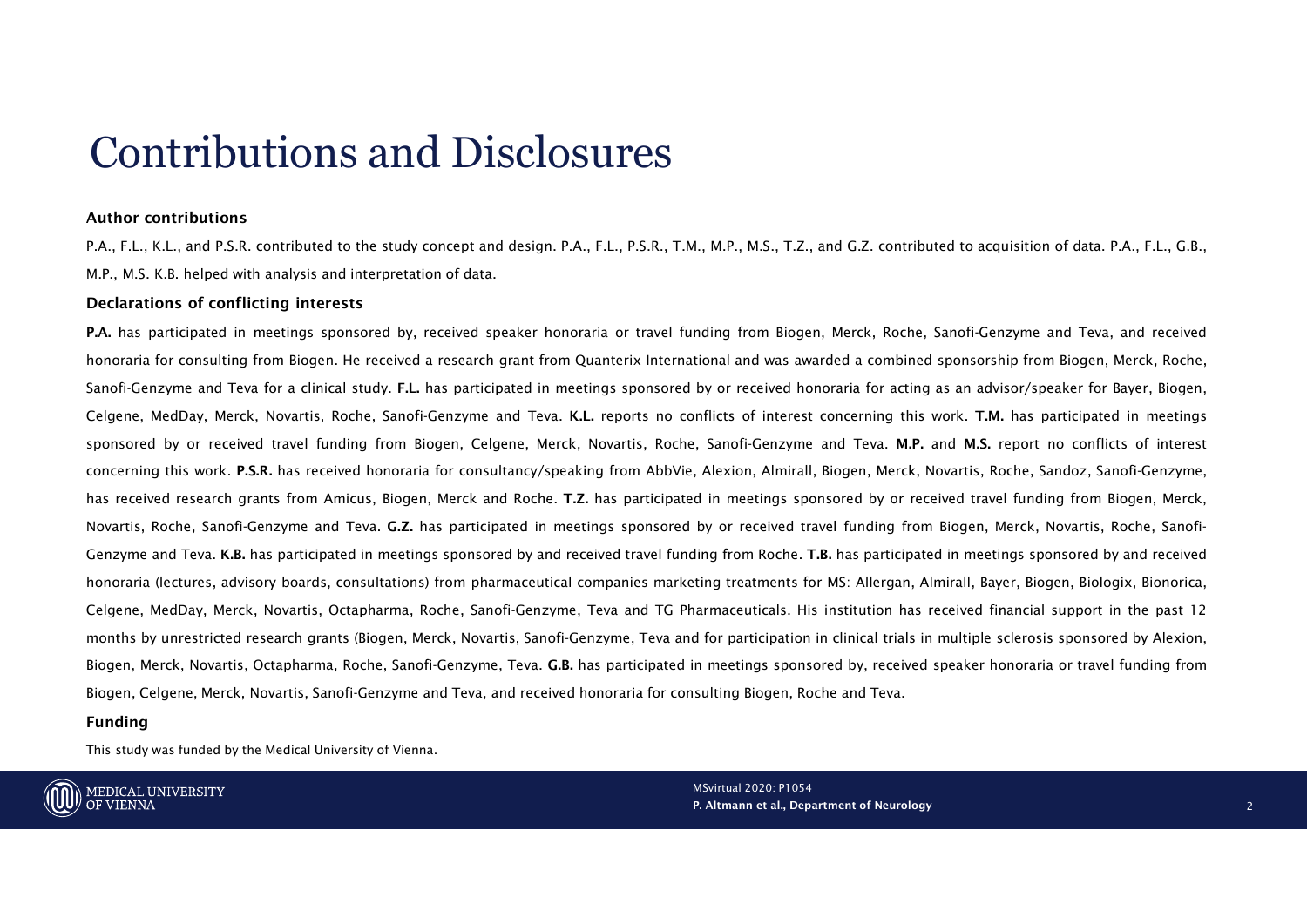### Background

- Reported prevalence of sexual dysfunction (SD) in patients with multiple sclerosis (pwMS) is 50-90% in men and 40-80% in women. R.C. Rosen: Curr Psych Rep (2000)
- SD in pwMS significantly lowers quality of life.
- Prevalence rates and actual diagnoses of SD clearly oppose one another as only about 5% of patients are actually asked about their sexual functioning.
- SD remain significantly underdiagnosed in pwMS.
- There is not much data on *independent* risk factors for SD in pwMS.
- SD has been discussed as a byproduct of depression and anxiety.



M. Lew-Starowicz: J Sex Med (2014)

M. Zorzon: MSJ (1999)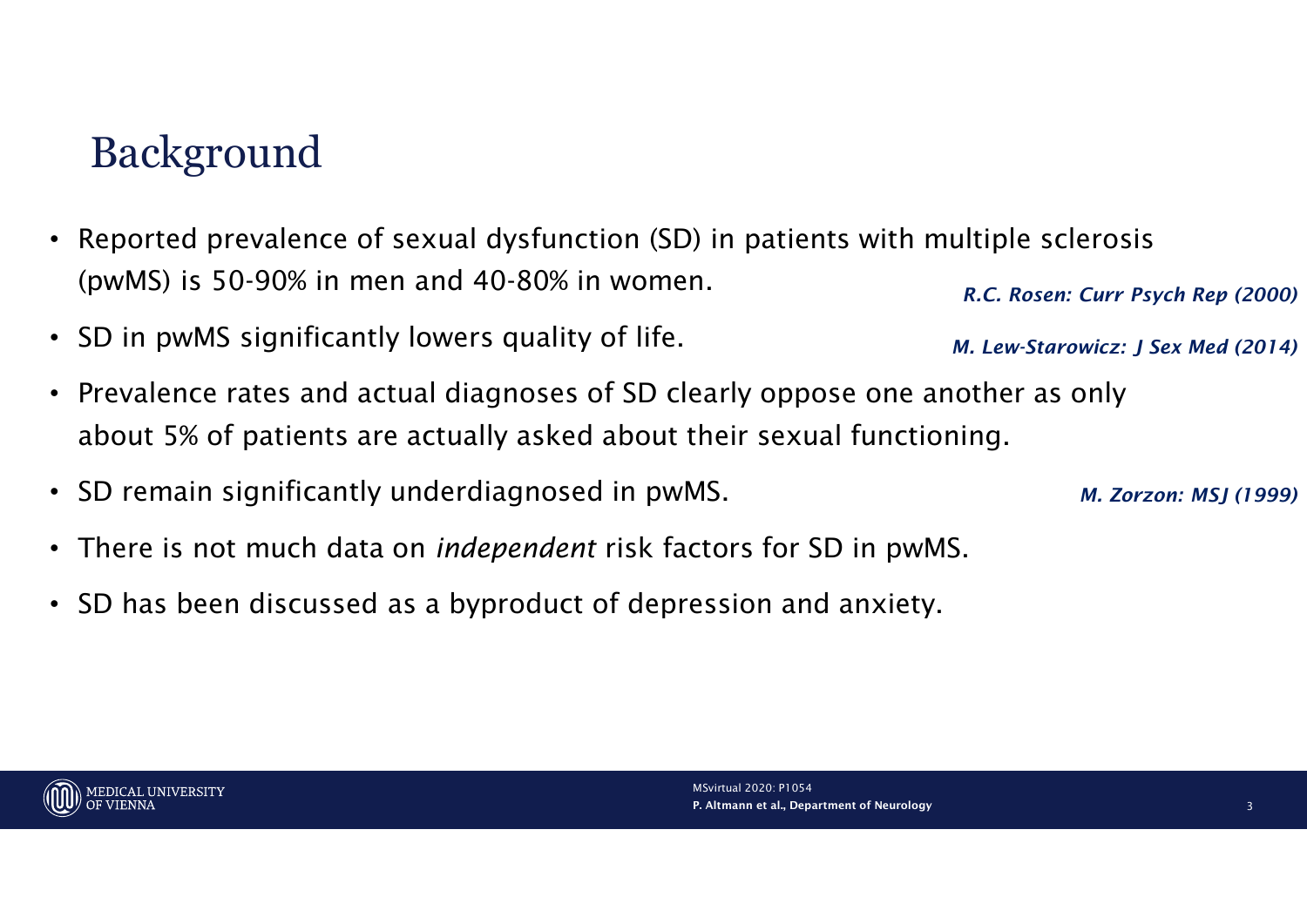# Study objectives

- To investigate the prevalence of SD in a cohort of 100 pwMS.
- To unveil possible associations with:
	- Disease parameters (age, sex, EDSS, disease duration…)
	- Quality of life (MSQoL-54)
	- Anxiety and depression (HADS)
- To calculate the risk for SD based on our parameters using multivariate regression models.

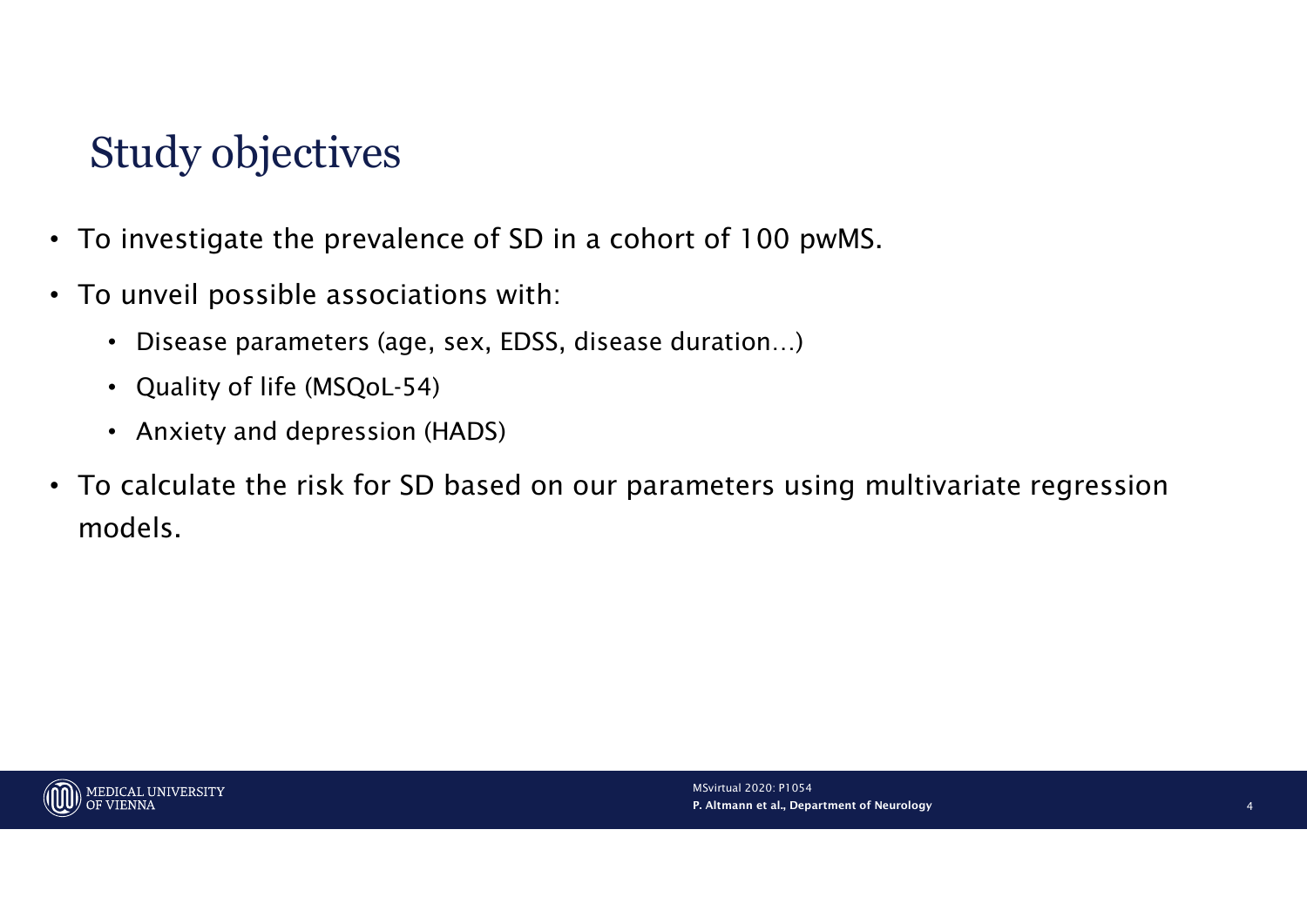### Methods

- Cross-sectional study of 100 pwMS.
- SD was determined based on:

MSISQ-19 (Multiple Sclerosis Intimacy and Sexuality Questionnaire-19)

- Disease history and parameters evaluated by MSologists.
- Association with other patient reported outcomes:

HADS (Hospital Anxiety and Depression Scale)

A.S. Zigmond: Acta psychiatry Scand (1983)

MSQoL-54 (Multiple Sclerosis Quality of Life-54 questionnaire)

B.G. Vickrey: Qual of Life Res (1995)

F.W. Foley: MSJ (2013)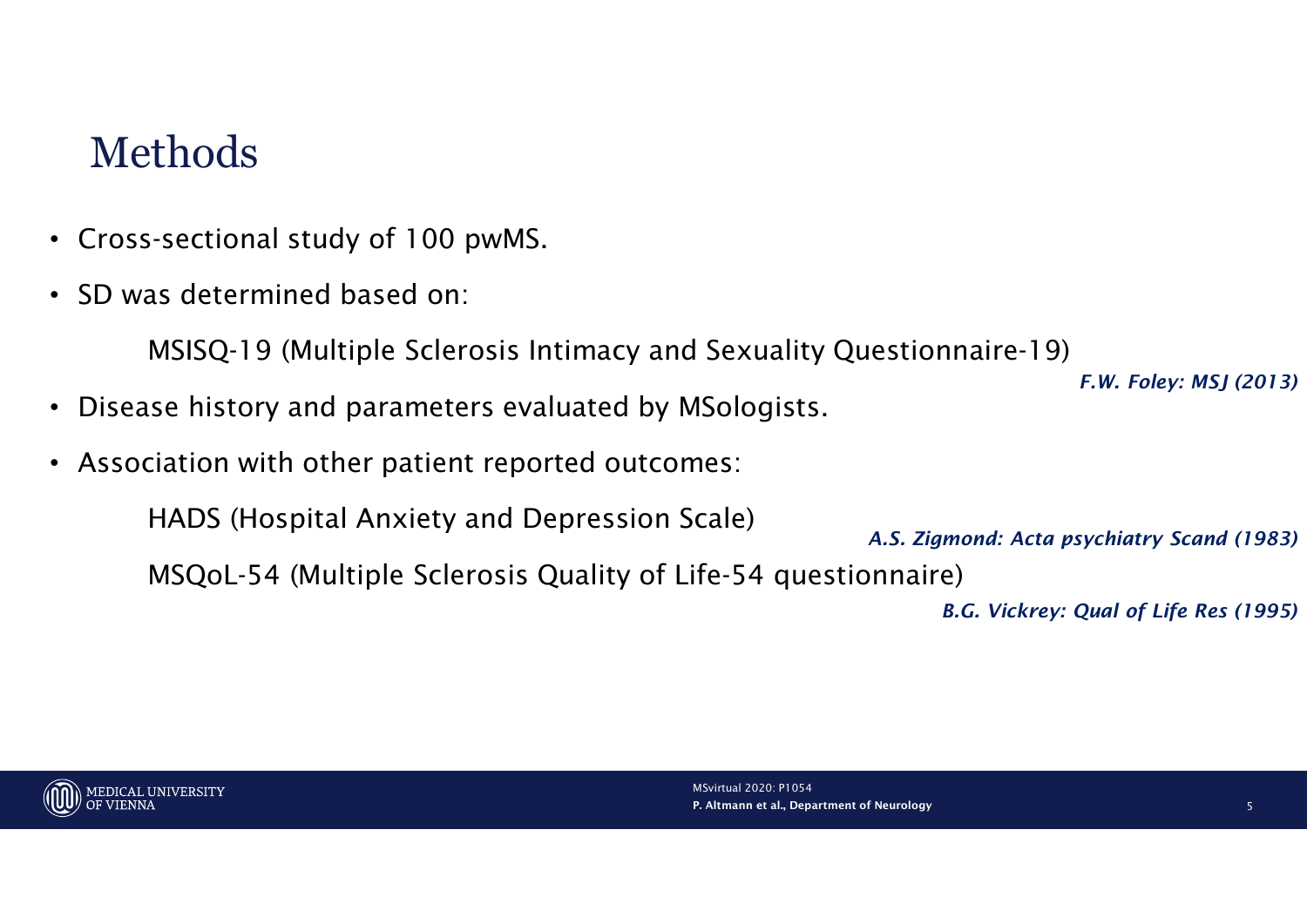### Results: Sociodemographics and clinical information

| sults: Sociodemographics and clinical information<br>Value<br>Category<br>Participants analyzed<br>93<br>number<br>39,3 $(11,4)^{b}$<br>Agea<br>overall age<br>$18 - 35$<br>36 (39%)<br>36-49<br>39 (42%)<br>$>50$<br>18 (19%)<br>female<br>53 (57%)<br>Sex <sup>a</sup><br>male<br>40 (43%)<br>Disease phenotype <sup>a</sup><br>relapsing MS<br>65 (70%)<br>progressive MS<br>28 (30%)<br><b>EDSSa</b><br>median<br>$2(0-4,5)^{c}$<br>$0 - 3, 5$<br>63 (68%)<br>4 or above<br>30 (32%)<br>Number of relapses <sup>b</sup><br>last 12 months<br>0,46(0,8)<br>Disease duration <sup>b</sup><br>8,2(6,7)<br>years<br>Bladder or bowel dysfunction <sup>a</sup><br>33 (35%)<br>yes<br>Sensory dysfunction <sup>a</sup><br>37 (40%)<br>yes<br>aabsolute number (%)<br><b>MS</b> medication <sup>a</sup><br>moderately effective<br>31 (33%)<br>bmean (standard deviation)<br>highly active<br>47 (51%)<br><sup>c</sup> median (interquartile range)<br>15 (16%)<br>no treatment<br>Family status <sup>a</sup><br>29 (31%)<br>single |  |
|----------------------------------------------------------------------------------------------------------------------------------------------------------------------------------------------------------------------------------------------------------------------------------------------------------------------------------------------------------------------------------------------------------------------------------------------------------------------------------------------------------------------------------------------------------------------------------------------------------------------------------------------------------------------------------------------------------------------------------------------------------------------------------------------------------------------------------------------------------------------------------------------------------------------------------------------------------------------------------------------------------------------------------|--|
|                                                                                                                                                                                                                                                                                                                                                                                                                                                                                                                                                                                                                                                                                                                                                                                                                                                                                                                                                                                                                                  |  |
|                                                                                                                                                                                                                                                                                                                                                                                                                                                                                                                                                                                                                                                                                                                                                                                                                                                                                                                                                                                                                                  |  |
|                                                                                                                                                                                                                                                                                                                                                                                                                                                                                                                                                                                                                                                                                                                                                                                                                                                                                                                                                                                                                                  |  |
|                                                                                                                                                                                                                                                                                                                                                                                                                                                                                                                                                                                                                                                                                                                                                                                                                                                                                                                                                                                                                                  |  |
|                                                                                                                                                                                                                                                                                                                                                                                                                                                                                                                                                                                                                                                                                                                                                                                                                                                                                                                                                                                                                                  |  |
|                                                                                                                                                                                                                                                                                                                                                                                                                                                                                                                                                                                                                                                                                                                                                                                                                                                                                                                                                                                                                                  |  |
|                                                                                                                                                                                                                                                                                                                                                                                                                                                                                                                                                                                                                                                                                                                                                                                                                                                                                                                                                                                                                                  |  |
|                                                                                                                                                                                                                                                                                                                                                                                                                                                                                                                                                                                                                                                                                                                                                                                                                                                                                                                                                                                                                                  |  |
|                                                                                                                                                                                                                                                                                                                                                                                                                                                                                                                                                                                                                                                                                                                                                                                                                                                                                                                                                                                                                                  |  |
|                                                                                                                                                                                                                                                                                                                                                                                                                                                                                                                                                                                                                                                                                                                                                                                                                                                                                                                                                                                                                                  |  |
|                                                                                                                                                                                                                                                                                                                                                                                                                                                                                                                                                                                                                                                                                                                                                                                                                                                                                                                                                                                                                                  |  |
|                                                                                                                                                                                                                                                                                                                                                                                                                                                                                                                                                                                                                                                                                                                                                                                                                                                                                                                                                                                                                                  |  |
|                                                                                                                                                                                                                                                                                                                                                                                                                                                                                                                                                                                                                                                                                                                                                                                                                                                                                                                                                                                                                                  |  |
|                                                                                                                                                                                                                                                                                                                                                                                                                                                                                                                                                                                                                                                                                                                                                                                                                                                                                                                                                                                                                                  |  |
|                                                                                                                                                                                                                                                                                                                                                                                                                                                                                                                                                                                                                                                                                                                                                                                                                                                                                                                                                                                                                                  |  |
|                                                                                                                                                                                                                                                                                                                                                                                                                                                                                                                                                                                                                                                                                                                                                                                                                                                                                                                                                                                                                                  |  |
|                                                                                                                                                                                                                                                                                                                                                                                                                                                                                                                                                                                                                                                                                                                                                                                                                                                                                                                                                                                                                                  |  |
|                                                                                                                                                                                                                                                                                                                                                                                                                                                                                                                                                                                                                                                                                                                                                                                                                                                                                                                                                                                                                                  |  |
|                                                                                                                                                                                                                                                                                                                                                                                                                                                                                                                                                                                                                                                                                                                                                                                                                                                                                                                                                                                                                                  |  |
|                                                                                                                                                                                                                                                                                                                                                                                                                                                                                                                                                                                                                                                                                                                                                                                                                                                                                                                                                                                                                                  |  |
|                                                                                                                                                                                                                                                                                                                                                                                                                                                                                                                                                                                                                                                                                                                                                                                                                                                                                                                                                                                                                                  |  |
|                                                                                                                                                                                                                                                                                                                                                                                                                                                                                                                                                                                                                                                                                                                                                                                                                                                                                                                                                                                                                                  |  |
|                                                                                                                                                                                                                                                                                                                                                                                                                                                                                                                                                                                                                                                                                                                                                                                                                                                                                                                                                                                                                                  |  |
|                                                                                                                                                                                                                                                                                                                                                                                                                                                                                                                                                                                                                                                                                                                                                                                                                                                                                                                                                                                                                                  |  |
|                                                                                                                                                                                                                                                                                                                                                                                                                                                                                                                                                                                                                                                                                                                                                                                                                                                                                                                                                                                                                                  |  |
|                                                                                                                                                                                                                                                                                                                                                                                                                                                                                                                                                                                                                                                                                                                                                                                                                                                                                                                                                                                                                                  |  |
|                                                                                                                                                                                                                                                                                                                                                                                                                                                                                                                                                                                                                                                                                                                                                                                                                                                                                                                                                                                                                                  |  |
|                                                                                                                                                                                                                                                                                                                                                                                                                                                                                                                                                                                                                                                                                                                                                                                                                                                                                                                                                                                                                                  |  |
|                                                                                                                                                                                                                                                                                                                                                                                                                                                                                                                                                                                                                                                                                                                                                                                                                                                                                                                                                                                                                                  |  |
|                                                                                                                                                                                                                                                                                                                                                                                                                                                                                                                                                                                                                                                                                                                                                                                                                                                                                                                                                                                                                                  |  |
|                                                                                                                                                                                                                                                                                                                                                                                                                                                                                                                                                                                                                                                                                                                                                                                                                                                                                                                                                                                                                                  |  |
|                                                                                                                                                                                                                                                                                                                                                                                                                                                                                                                                                                                                                                                                                                                                                                                                                                                                                                                                                                                                                                  |  |
|                                                                                                                                                                                                                                                                                                                                                                                                                                                                                                                                                                                                                                                                                                                                                                                                                                                                                                                                                                                                                                  |  |
|                                                                                                                                                                                                                                                                                                                                                                                                                                                                                                                                                                                                                                                                                                                                                                                                                                                                                                                                                                                                                                  |  |
|                                                                                                                                                                                                                                                                                                                                                                                                                                                                                                                                                                                                                                                                                                                                                                                                                                                                                                                                                                                                                                  |  |
| relationship<br>31 (33%)                                                                                                                                                                                                                                                                                                                                                                                                                                                                                                                                                                                                                                                                                                                                                                                                                                                                                                                                                                                                         |  |
| <b>EDSS: Expanded Disability St</b><br>married<br>33 (35%)                                                                                                                                                                                                                                                                                                                                                                                                                                                                                                                                                                                                                                                                                                                                                                                                                                                                                                                                                                       |  |
| <b>MS: Multiple Sclerosis</b><br>Children <sup>c</sup><br>$0(0-2)$<br>yes                                                                                                                                                                                                                                                                                                                                                                                                                                                                                                                                                                                                                                                                                                                                                                                                                                                                                                                                                        |  |
| ≤9 years of schooling<br><b>Educationa</b><br>36 (39%)                                                                                                                                                                                                                                                                                                                                                                                                                                                                                                                                                                                                                                                                                                                                                                                                                                                                                                                                                                           |  |
| Secondary schooling<br>28 (30%)                                                                                                                                                                                                                                                                                                                                                                                                                                                                                                                                                                                                                                                                                                                                                                                                                                                                                                                                                                                                  |  |
| College degree<br>29 (31%)                                                                                                                                                                                                                                                                                                                                                                                                                                                                                                                                                                                                                                                                                                                                                                                                                                                                                                                                                                                                       |  |

a absolute number (%) <sup>b</sup>mean (standard deviation) <sup>c</sup>median (interquartile range)

EDSS: Expanded Disability Status Scale MS: Multiple Sclerosis

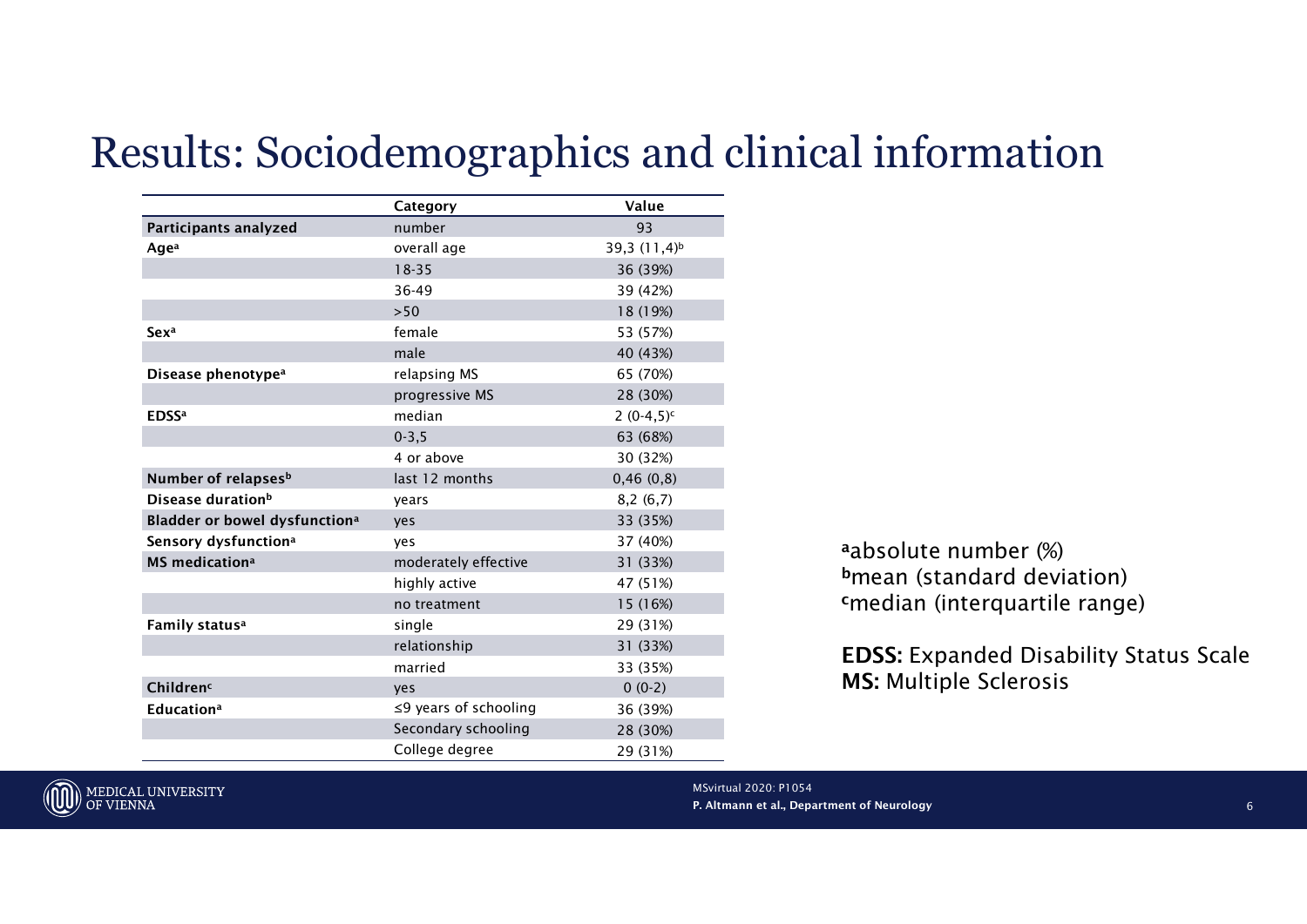### Results: Comparison of patients with and without SD

|                                                     |                                | Sexual function | Any sexual    |         |
|-----------------------------------------------------|--------------------------------|-----------------|---------------|---------|
|                                                     | Category                       | intact†         | dysfunction+  | p-value |
| Participants analyzed <sup>a</sup>                  | number                         | 50 (54%)        | 43 (46%)      | N/A     |
| HADS: anxiety <sup>a</sup>                          | score                          | 15 (30%)        | 17 (40%)      | n.s.    |
| HADS: depression <sup>a</sup>                       | score                          | 3(6%)           | 12 (28%)      | 0.005   |
| MSQoL-54: physical <sup>c</sup>                     | score                          | $81(69-89)$     | $52(41 - 68)$ | < 0.001 |
| MSQoL-54: mental <sup>c</sup>                       | score                          | $86(70-89)$     | $50(38 - 82)$ | < 0.001 |
| Agea                                                | overall age                    | $37c$ (29 - 46) | $40(34-50)$   | n.s.    |
|                                                     | $18 - 35$                      | 24 (48%)        | 12 (28%)      |         |
|                                                     | 36-49                          | 19 (38%)        | 20 (47%)      | n.s.    |
|                                                     | >50                            | 7 (14%)         | 11 (26%)      |         |
| Sexa                                                | female                         | 28 (56%)        | 25 (58%)      | n.s.    |
|                                                     | male                           | 22 (44%)        | 18 (42%)      |         |
| Disease phenotype <sup>a</sup>                      | relapsing MS                   | 41 (82%)        | 24 (56%)      | 0.006   |
|                                                     | progressive MS                 | 9 (18%)         | 19 (44%)      |         |
| <b>EDSSa</b>                                        | median                         | $1c (0 - 3)$    | $4(1.5-6)$    | < 0.001 |
|                                                     | $0 - 3.5$                      | 44 (88%)        | 19 (44%)      | < 0.001 |
|                                                     | 4 or above                     | 6 (12%)         | 24 (56%)      |         |
| Number of relapses <sup>c</sup>                     | last 12 months                 | $0(0-1)$        | $0(0-1)$      | n.s.    |
| Disease duration <sup>c</sup>                       | years                          | $6(2 - 12)$     | $8(3 - 14)$   | n.s.    |
| <b>Bladder or bowel</b><br>dysfunction <sup>a</sup> | yes                            | 8 (16%)         | 26 (61%)      | < 0.001 |
| Sensory dysfunction <sup>a</sup>                    | yes                            | 16 (32%)        | 20 (47%)      | n.s.    |
| Family status <sup>a</sup>                          | single                         | 15 (30%)        | 14 (33%)      |         |
|                                                     | relationship                   | 24 (48%)        | 7 (16%)       | N/A     |
|                                                     | married                        | 11 (22%)        | 22 (51%)      |         |
| Children <sup>c</sup>                               | yes                            | $0(0-1)$        | $0(0-2)$      | N/A     |
| <b>Education</b> <sup>a</sup>                       | $\leq$ 9 years of<br>schooling | 18 (36%)        | 18 (42%)      |         |
|                                                     | Secondary<br>schooling         | 16 (32%)        | 12 (28%)      | N/A     |
|                                                     | College degree                 | 16 (32%)        | 13 (30%)      |         |
| <b>MS</b> medication <sup>a</sup>                   | moderately<br>effective        | 19 (38%)        | 12 (28%)      |         |
|                                                     | highly active                  | 18 (36%)        | 29 (67%)      | N/A     |
|                                                     | no treatment                   | 13 (26%)        | 2(5%)         |         |

a absolute number (%) <sup>b</sup>mean (standard deviation) <sup>c</sup>median (interquartile range) †according to MSISQ-19

EDSS: Expanded Disability Status Scale HADS: Hospital Anxiety and Depression Scale MSISQ-19: Multiple Sclerosis Intimacy and Sexuality Questionnaire-19 MS: Multiple Sclerosis MSQoL-54: Multiple Sclerosis Quality of Life-54 questionnaire N/A: not applicable or performed n.s.: not significant

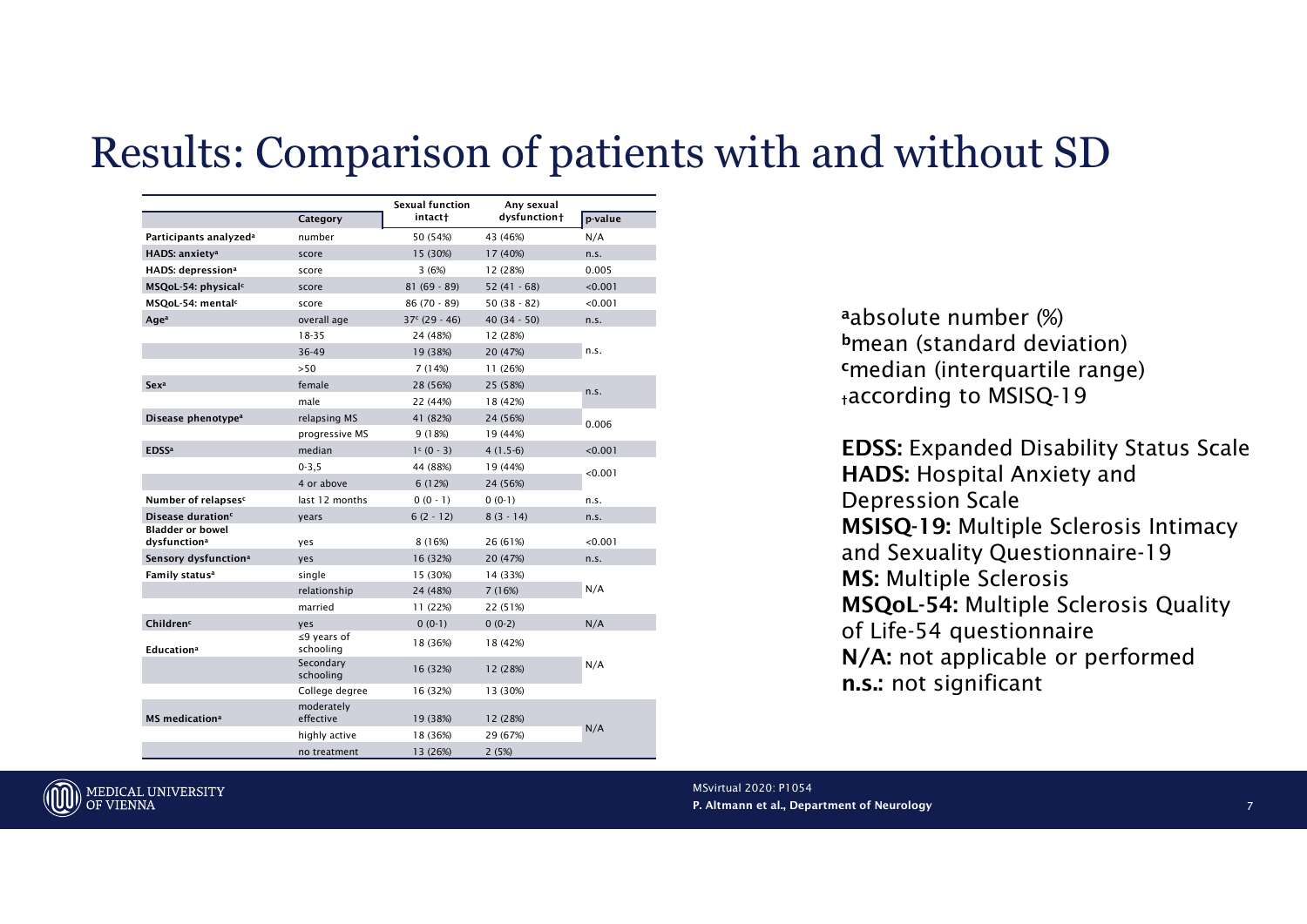## Results: Risk factors for sexual dysfunction

|               | esults: Risk factors for sexual dysfunction                        |              |         |                                 |              |         |
|---------------|--------------------------------------------------------------------|--------------|---------|---------------------------------|--------------|---------|
|               |                                                                    |              |         |                                 |              |         |
|               |                                                                    |              |         |                                 |              |         |
|               |                                                                    |              |         |                                 |              |         |
|               |                                                                    |              |         |                                 |              |         |
|               |                                                                    |              |         |                                 |              |         |
|               |                                                                    |              |         |                                 |              |         |
|               |                                                                    |              |         |                                 |              |         |
|               |                                                                    |              |         |                                 |              |         |
|               |                                                                    |              |         |                                 |              |         |
|               |                                                                    |              |         |                                 |              |         |
|               |                                                                    |              |         |                                 |              |         |
|               |                                                                    |              |         |                                 |              |         |
|               |                                                                    |              |         |                                 |              |         |
|               | OR (univariate)                                                    | 95% CI       | p-value | OR (multivariate)               | 95% CI       | p-value |
|               | 1.5                                                                | $0.6 - 3.6$  | 0.382   | 2.2                             | $0.7 - 6.3$  | 0.159   |
| Anxiety       |                                                                    |              |         |                                 |              |         |
| Depression    | 6.1                                                                | $1.6 - 23.3$ | 0.005   | 3.2                             |              |         |
| $EDSS \geq 4$ | 9.3                                                                | $3.3 - 26.3$ | < 0.001 | 10.0                            | $0.7 - 14.4$ | 0.131   |
|               |                                                                    |              |         |                                 | $3.3 - 31.4$ | < 0.001 |
|               |                                                                    |              |         | Nagelkerke R <sup>2</sup> 0.342 |              |         |
|               |                                                                    |              |         |                                 |              |         |
|               | OR (multivariate) 95% CI                                           |              | p-value |                                 |              |         |
| Anxiety       | 2.2                                                                | $0.7 - 6.8$  | 0.169   |                                 |              |         |
| Depression    | 4.6                                                                | $0.9 - 23.2$ | 0.069   |                                 |              |         |
| $EDSS \geq 4$ | 18.1<br>Nagelkerke R <sup>2</sup> 0.366 (adjusted for age and sex) | $4.2 - 78.6$ | < 0.001 |                                 |              |         |

EDSS: Expanded Disability Status Scale OR: odds ratio 95%CI: 95% confidence interval

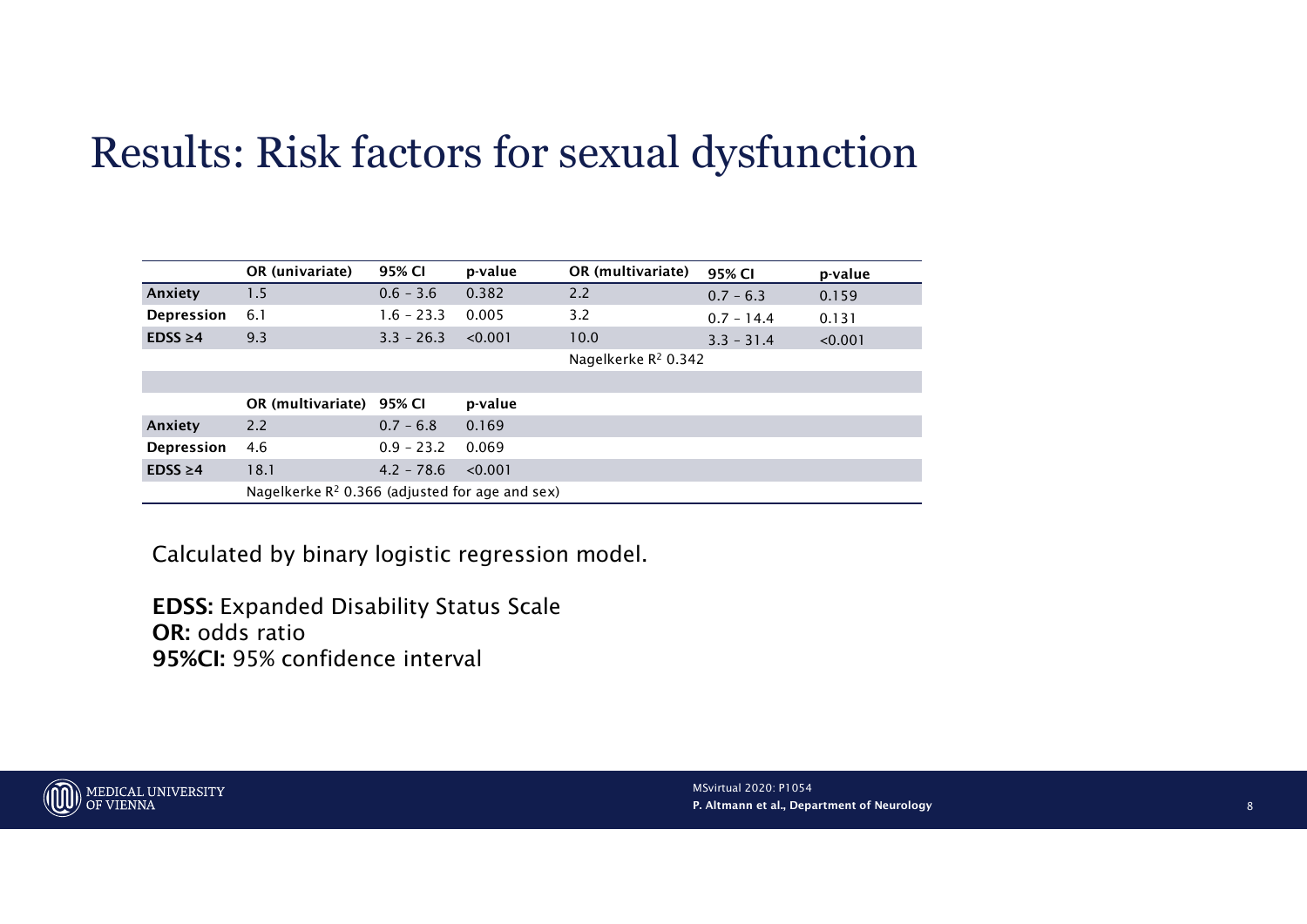## Results: Venn diagram



Interplay (Venn diagram) between sexual dysfunction and the MS outcomes depression, anxiety, and EDSS. Numbers indicate participants from this study (n=93)



P. Altmann et al., Department of Neurology MSvirtual 2020: P1054